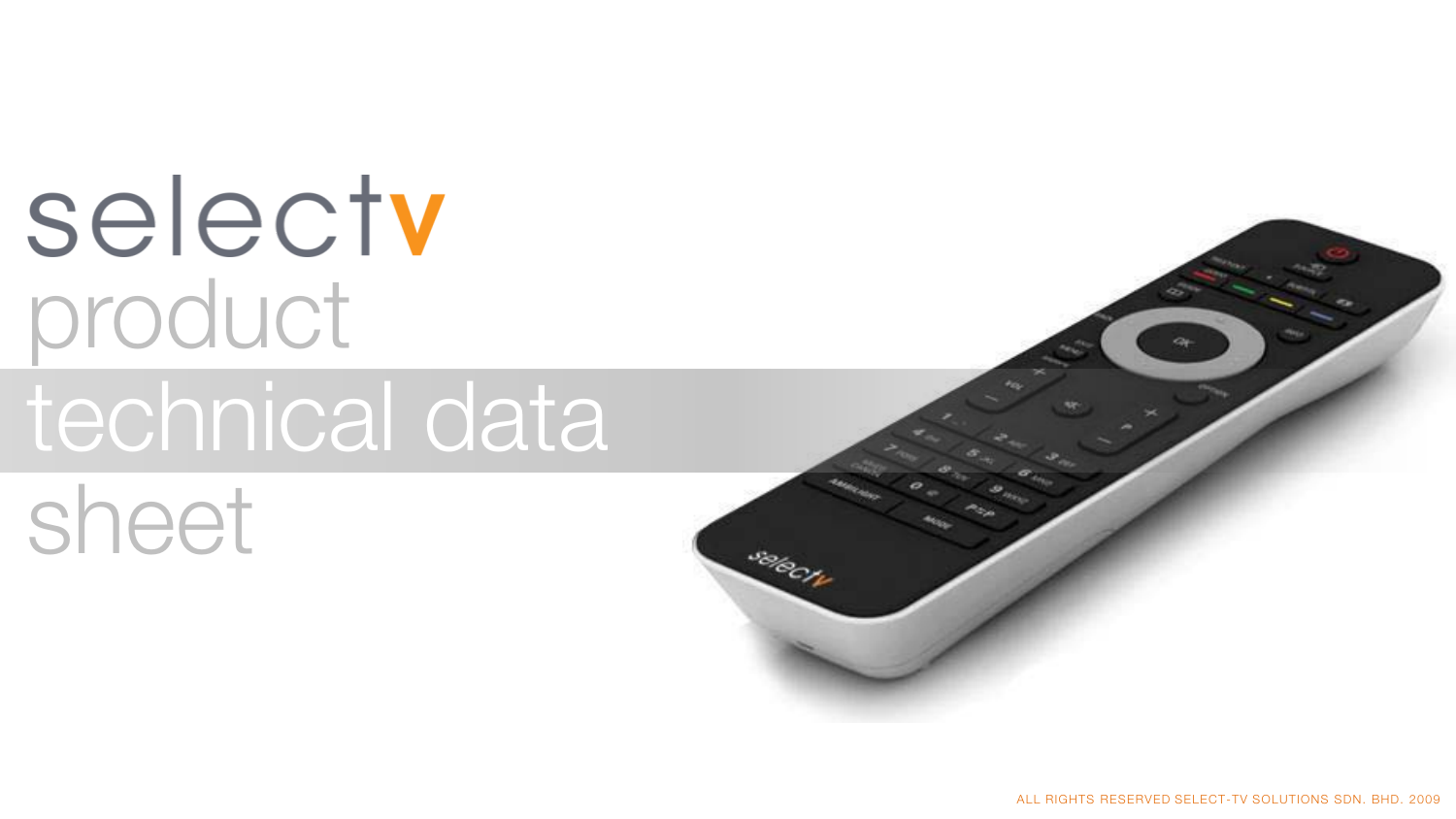### network requirements & standards

The purpose of this section is to serve as a guideline for selecting and configuring suitable network switches for implementing SELECT-TV™. The architecture and health of a network very much determine and affect the performance of SELECT-TV™.

### CORE SWITCH

The Core Switch must meet the following requirements,

- Manageable.
- Gigabit (1000 Mbps) uplinks for all the Edge Switches and Servers.
- Switching Fabric / Backplane Capacity of minimum 50 Gbps.
- IGMP v2 (Querer / Router).

### EDGE SWITCH

The Edge Switch must meet the following requirements,

- Manageable.
- Gigabit (1000 Mbps) uplink to Core Switch.
- Ethernet and Fast Ethernet (10/100 Mbps) to all STBs.
- IGMP v2 (Snooping)

### Note,

Each Edge Switch shall be directly connected to the Core Switch via a Gigabit (1000 Mbps) uplink. Cascading will require proper standards using CAT6 cascading on cascade ports.

### RECOMMENDED MANUFACTURERS AND MODELS

| Manufacturer | Switch | Model                               |
|--------------|--------|-------------------------------------|
| 3Com         | Core   | 4200G, 4500G and 5500G Family       |
|              | Edge   | 4200, 4500 and 5500 Family          |
| НP           | Core   | 3500 and 5400 Procurve Family       |
|              | Edge   | 2600 Procurve Family                |
| Cisco        | Core   | 3560, 3750 and 6500 Catalyst Family |
|              | Edge   | 2950 and 2960 Catalyst Family       |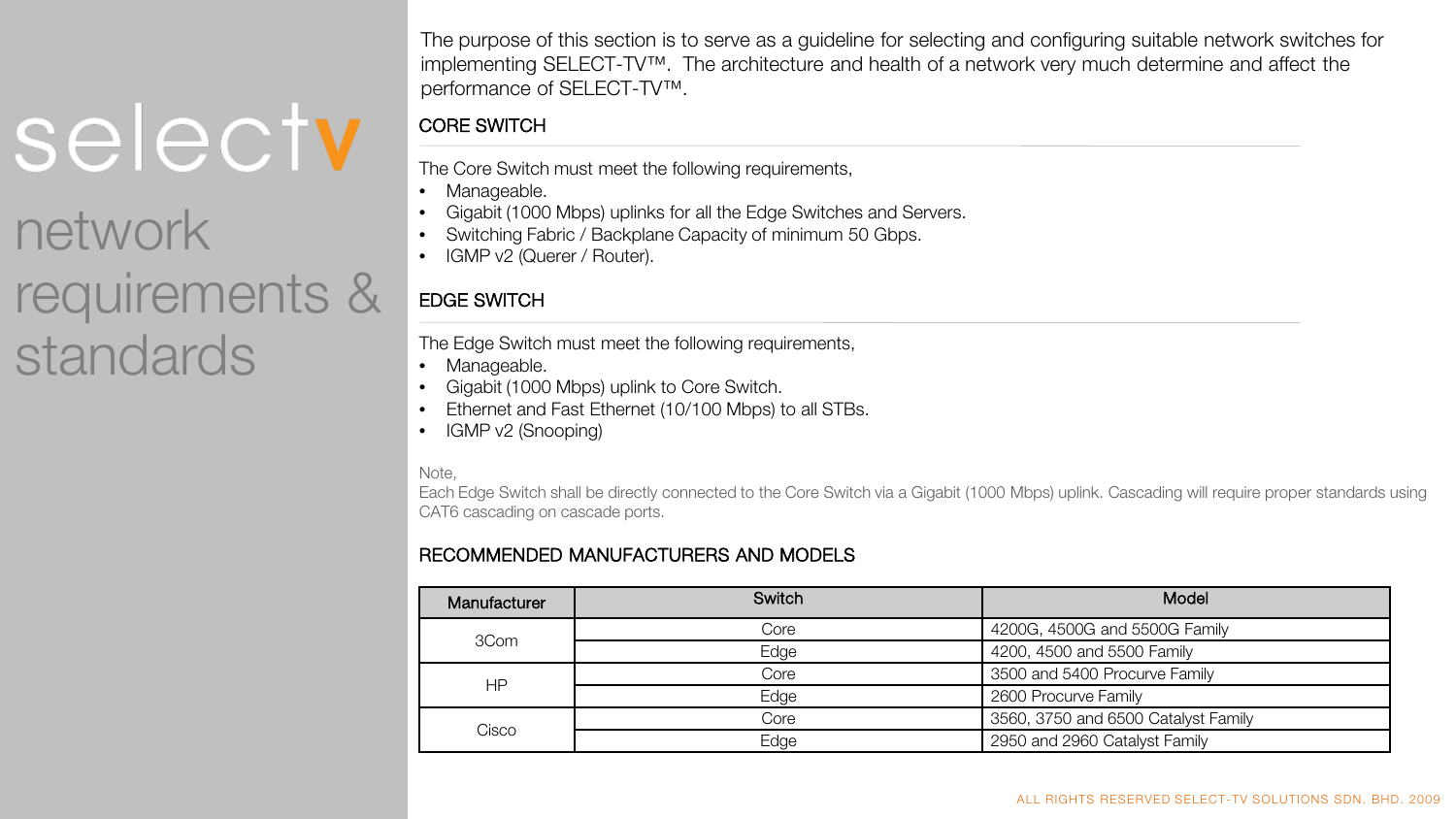SELECT-TV™ is designed and build to comply with international standards ensuring compatibility with content providers and delivery processes. The capabilities of SELECT-TV™ are:

### VIDEO COMPRESSION

- MPEG-1
- MPEG-2 (Variable and Constant bit rate)
- MPEG-4 (variants)
- MPEG-4 AVC (H. 264)
- $VC-1$

IPTV standards

selectv

& encoding

• Theora

### AUDIO COMPRESSION

- MPEG1-Layer III (MP3)
- AAC
- Vorbis

### DIGITAL RIGHTS MANAGEMENT

- 128 bit AES Encryption
- Key Infrastructure
- Rotating keys for Live TV streaming up to 100 keys per second







**Encrypted Content** AES 128bit

On-site servers

### VIDEO RESOLUTION

- 480P
- 720P HD Series only
- 1080i HD Series only. Supports all profiles including advanced profiles
- 1080P HD Series only. Supports all profiles including advanced profiles

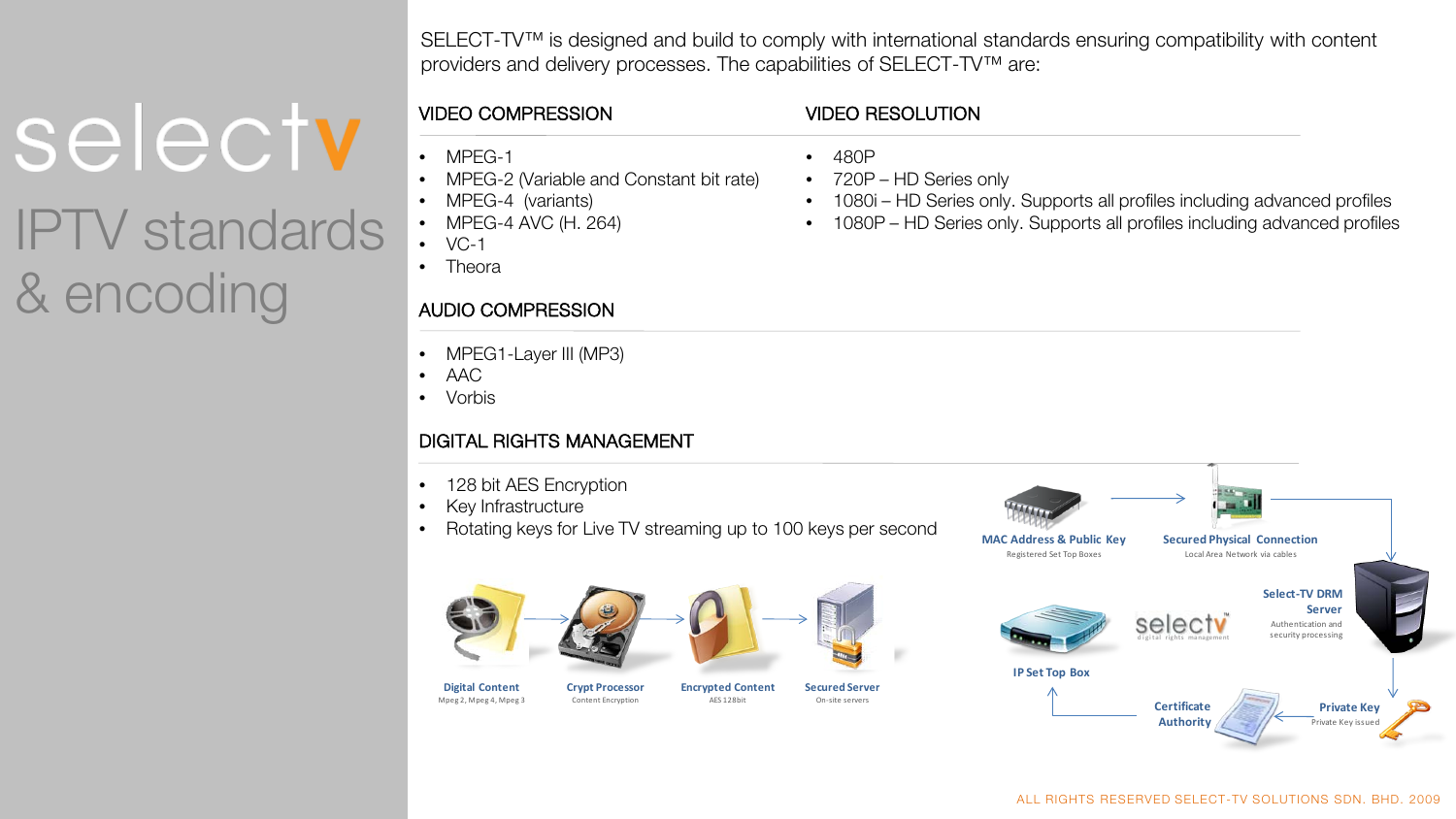### technical **architecture**

Designed and built fully on IP technology, Select-TV leverages on the benefits that comes with IP convergence. Utilizing a single common infrastructure, Select-TV provides the following to your premise:

- Interactive TV
- IPTV
- Digital Signage
- Internet Billing System
- Advanced Telephony
- CCTV feed dissemination

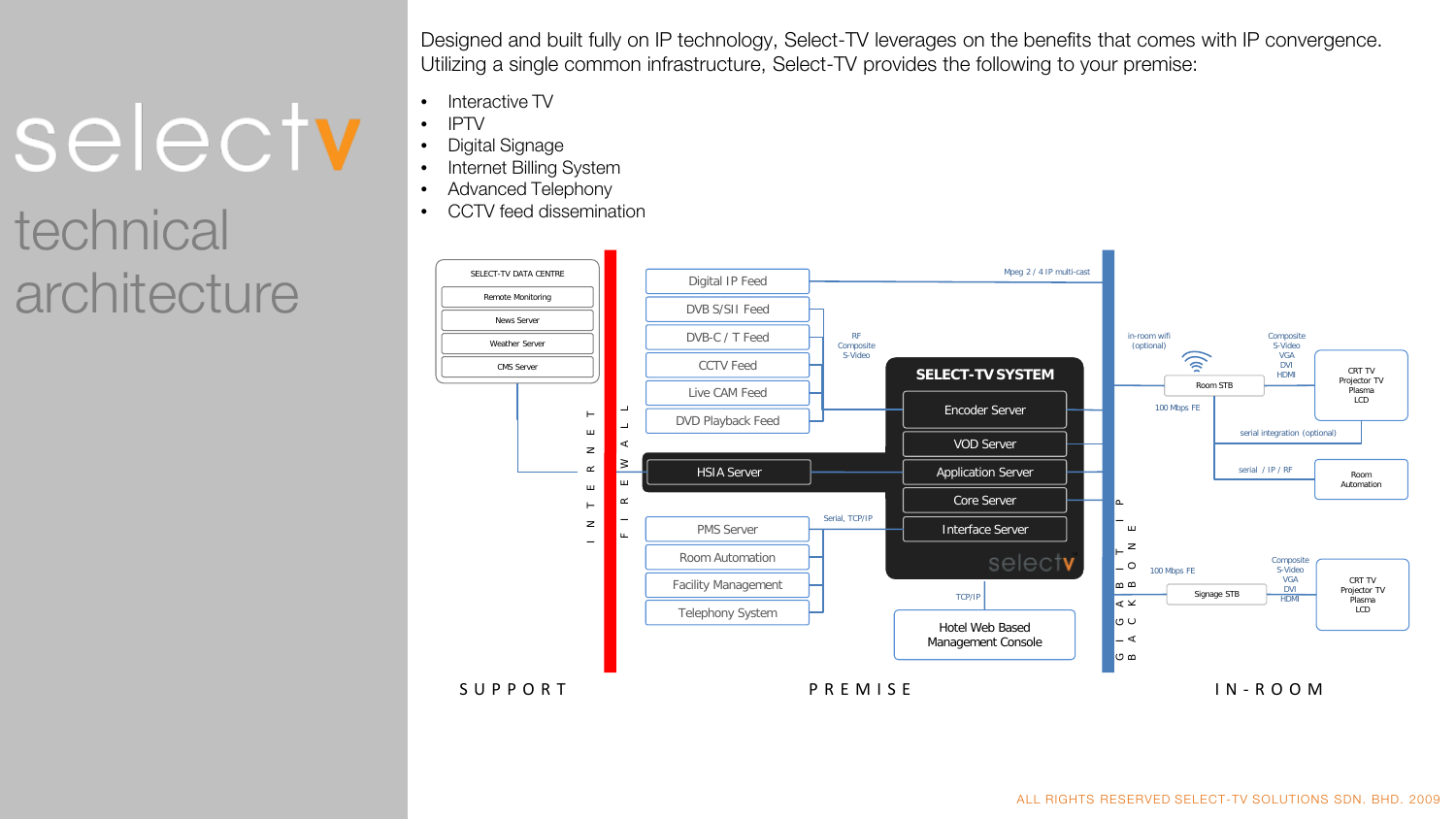in room equipment & set up

SELECT-TV™ key capabilities that ensure a rich yet robust solution for hotels are:

- 100% "zero storage" on the set top box eliminating issues of storage corruption
- Linux operating system reducing security threats and other Windows related issues
- Flash based GUI ensuring a rich and attractive customer interface
- 100% web based technology increasing scalability and adaptability
- 100% server based for all information, content and storage requirements ensuring reliability and security of data

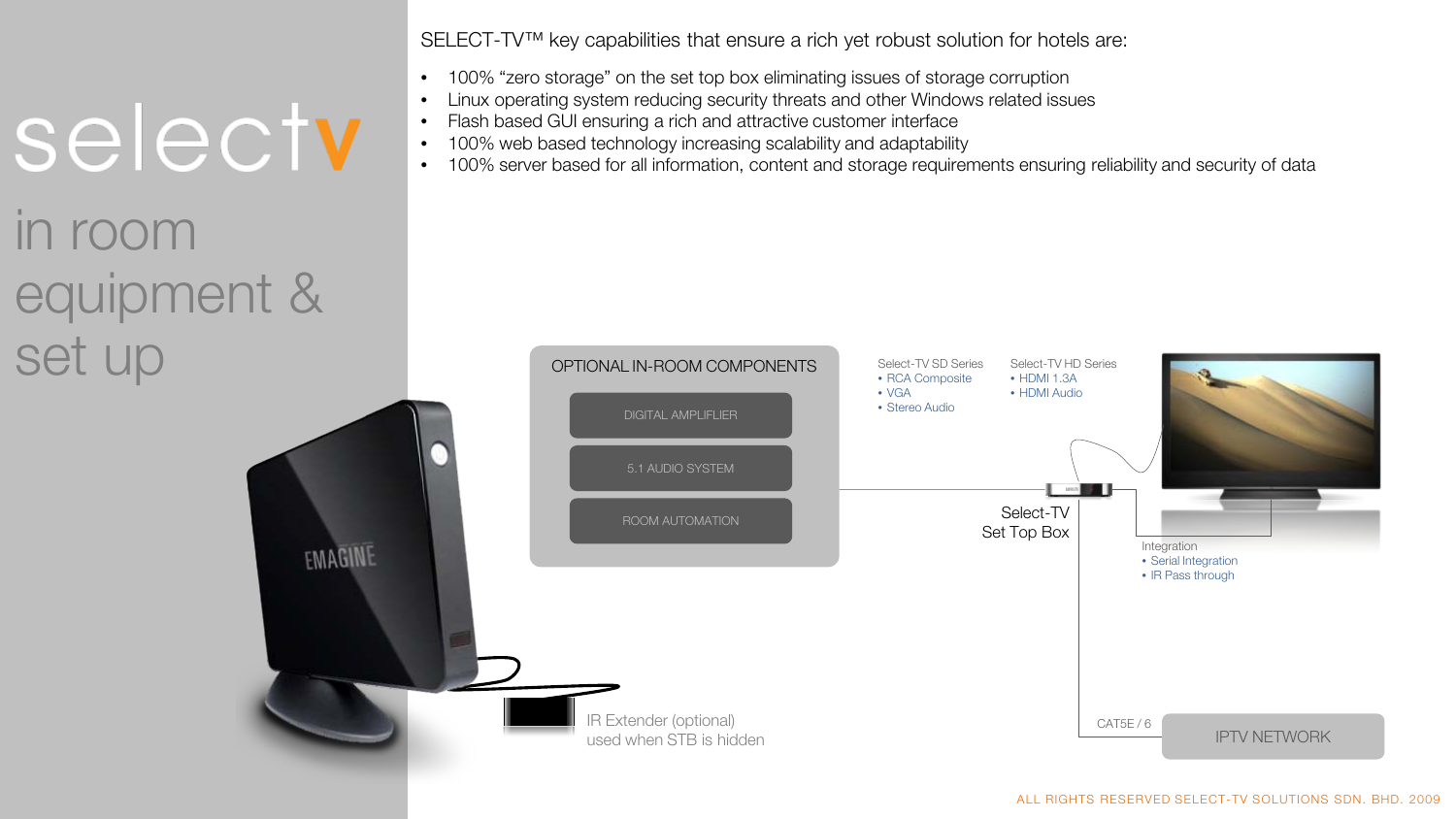## selecty set top box



SELECT-TV™ key capabilities that ensure a rich yet robust solution for hotels are:

- 100% "zero storage" on the set top box eliminating issues of storage corruption
- Linux operating system reducing security threats and other Windows related issues
- Flash based GUI ensuring a rich and attractive customer interface
- 100% web based technology increasing scalability and adaptability
- 100% server based for all information, content and storage requirements ensuring reliability and security of data

| <b>VERSION:</b>   | Select-TV STB Version 3.0HD                                                                                                          | Select-TV STB Version 3.0SD                                                                                            | RAM.                        | 1GB                                                                                            |
|-------------------|--------------------------------------------------------------------------------------------------------------------------------------|------------------------------------------------------------------------------------------------------------------------|-----------------------------|------------------------------------------------------------------------------------------------|
| <b>DIMENSION:</b> | ABS 197mm X 150mm X 25mm                                                                                                             |                                                                                                                        |                             | MPEG 2, 4, .H264, Xvid                                                                         |
| PORTS:            | 1 X Gigabit Ethernet RJ-45<br>1 X Infrared Extender Port<br>1 X HDMI 1.3A TV-Out (with audio)<br>2 X USB 2.0<br>1 X Stereo Audio Out | 1 X Gigabit Ethernet RJ-45<br>1 X Infrared Extender Port<br>1 X VGA Display Out<br>2 X USB 2.0<br>1 X Stereo Audio Out | MULTIMEDIA PROCESSING:      | SD, HD 1080P, HD1080i (HD version)<br>MPFG3                                                    |
|                   |                                                                                                                                      |                                                                                                                        | <b>INTERNET COMPLIANCE:</b> | <b>HTML</b><br>FI ASH 10.1<br>Javascript                                                       |
|                   |                                                                                                                                      |                                                                                                                        | PERIPHERALS:                | Select-TV RF Wireless Keyboard<br>Select-TV IR Remote Control                                  |
| ₩                 |                                                                                                                                      |                                                                                                                        | GAMING:                     | OPEN GLES 2.0 Full 3D                                                                          |
|                   |                                                                                                                                      |                                                                                                                        | POWER:                      | < 40W consumption (60W in)                                                                     |
| υ<br>Ξ            |                                                                                                                                      |                                                                                                                        | <b>ENVIRONMENT:</b>         | Operation temperature: 0~60o C<br>Storage temperature: -20~80o C<br>Operation humidity: 5~95%, |
|                   |                                                                                                                                      |                                                                                                                        |                             |                                                                                                |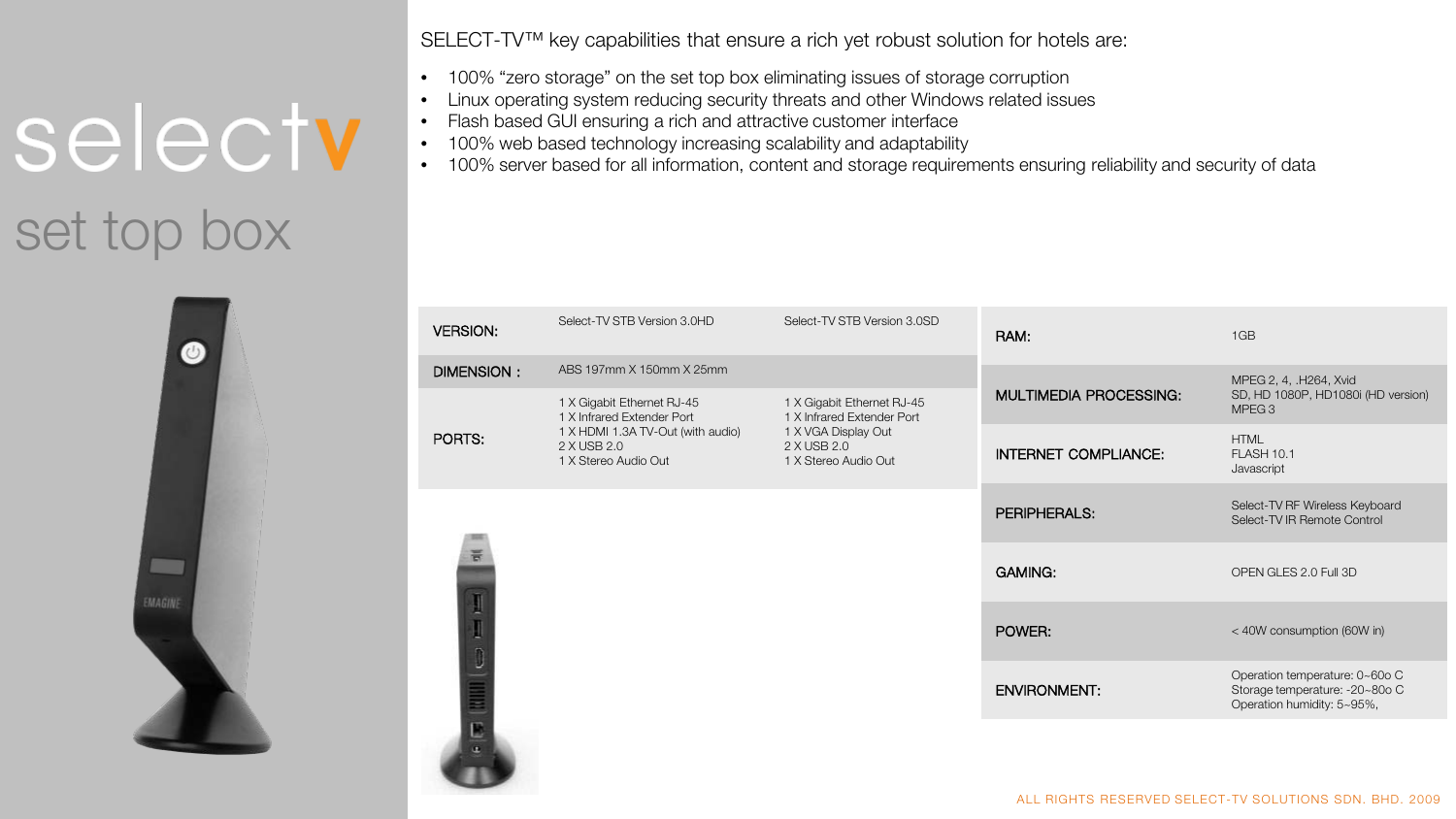SELECT-TV™ is fully compliant and integrated with numerous in-room devices:

- Hotel LCD TVs for TV controls and IR pass through
	- LG
	- Samsung
	- **Sony**
	- **Sharp**
	- **Panasonic**
	- B&O
	- Phillips
- In Room Automation & Devices
	- Marrantz Home Theatre
	- ABB room automation
	- AMX room automation

SELECT-TV™ is fully certified and integrated with most popular Hotel Property Management Systems:

- Micros Fidelio Fidelio, Opera
- Softbrands HIS, Epitome
- Hotsoft
- Commanche
- VHP

integration

selectv

- Easyfor
- Innkeeper
- eHors
- Comtrol (common interface for 150 different PMS)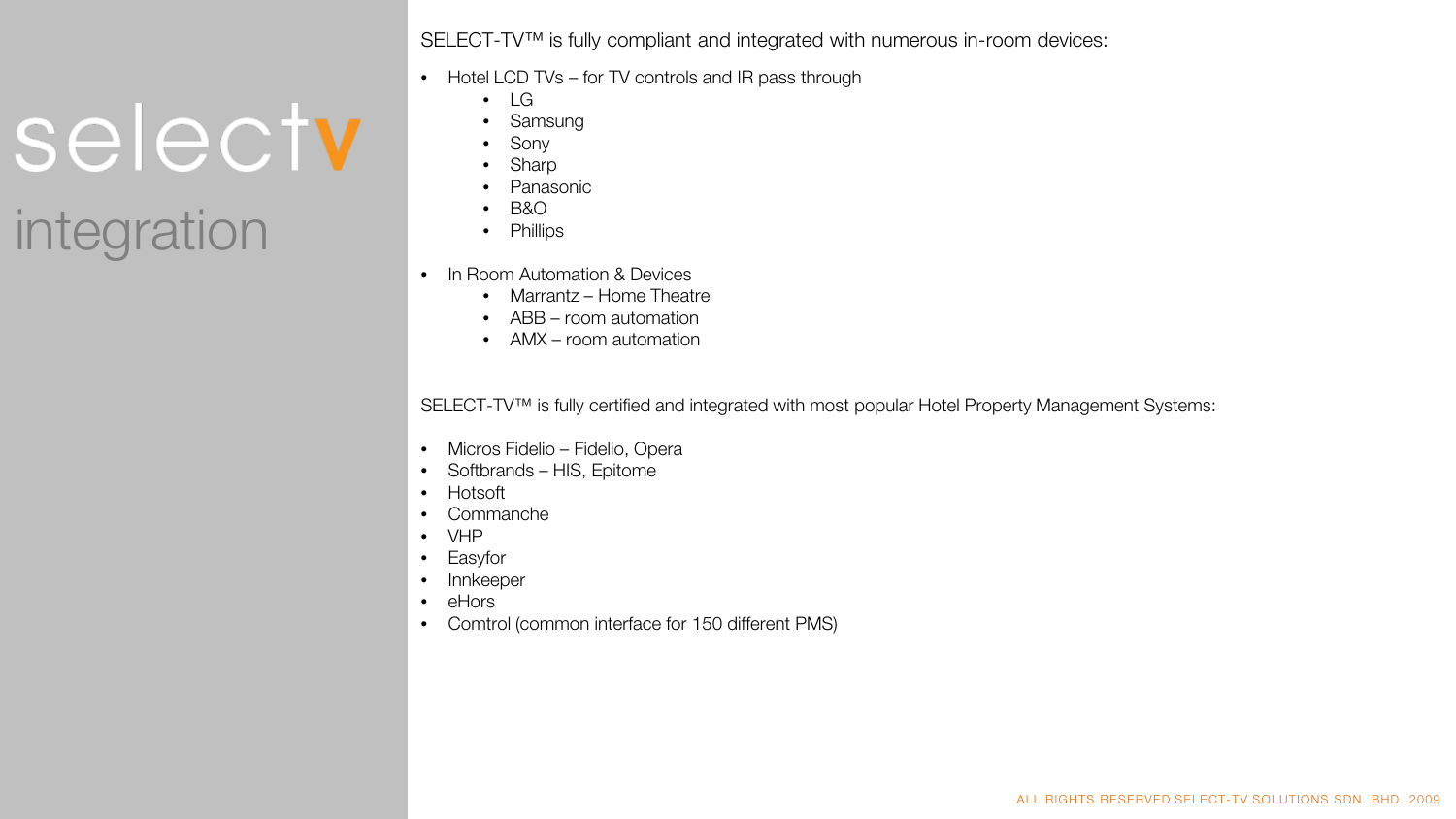universal remote control & **wireless** keyboard

SELECT-TV™ key capabilities that ensure a rich yet robust solution for hotels are:

- Fully programmable learning remote control with USB load scan codes to ensure compatibility with all TVs
- Customized large buttons for ease of use by guests
- Shortcut buttons for common accessed functions on system
- Only single remote control in room controlling both Select-TV system and TV
- Radio Frequency 2.4GHz wireless keyboard with up to 10m non line of sight range
- Easy to use full size keyboards. Does not require pointing direction to TV.

|  | <b>VERSION:</b>   | Select-TV Remote Version 3.0 | <b>VERSION:</b> (optional item) | Select-TV Keyboard Version 3.0                          |
|--|-------------------|------------------------------|---------------------------------|---------------------------------------------------------|
|  | DIMENSION:        | $H$ 190mm $X$ W 50mm         | DIMENSION:                      | W 400mm X H 175mm X D 38mm                              |
|  | <b>BATTERIES:</b> | 2 X AAA Alkaline (720 hours) | <b>BATTERIES:</b>               | 4 X AA Alkaline (360 hours)                             |
|  | PORTS:            | USB for code loading         | CONFIGURATION:                  | Full Sized OWERTY & Track Ball<br>Mouse                 |
|  | WIRELESS:         | INFRARED (7m range)          | <b>WIRELESS:</b>                | Radio Frequency 2.4Ghz (10m range)<br>32,768 unique IDs |



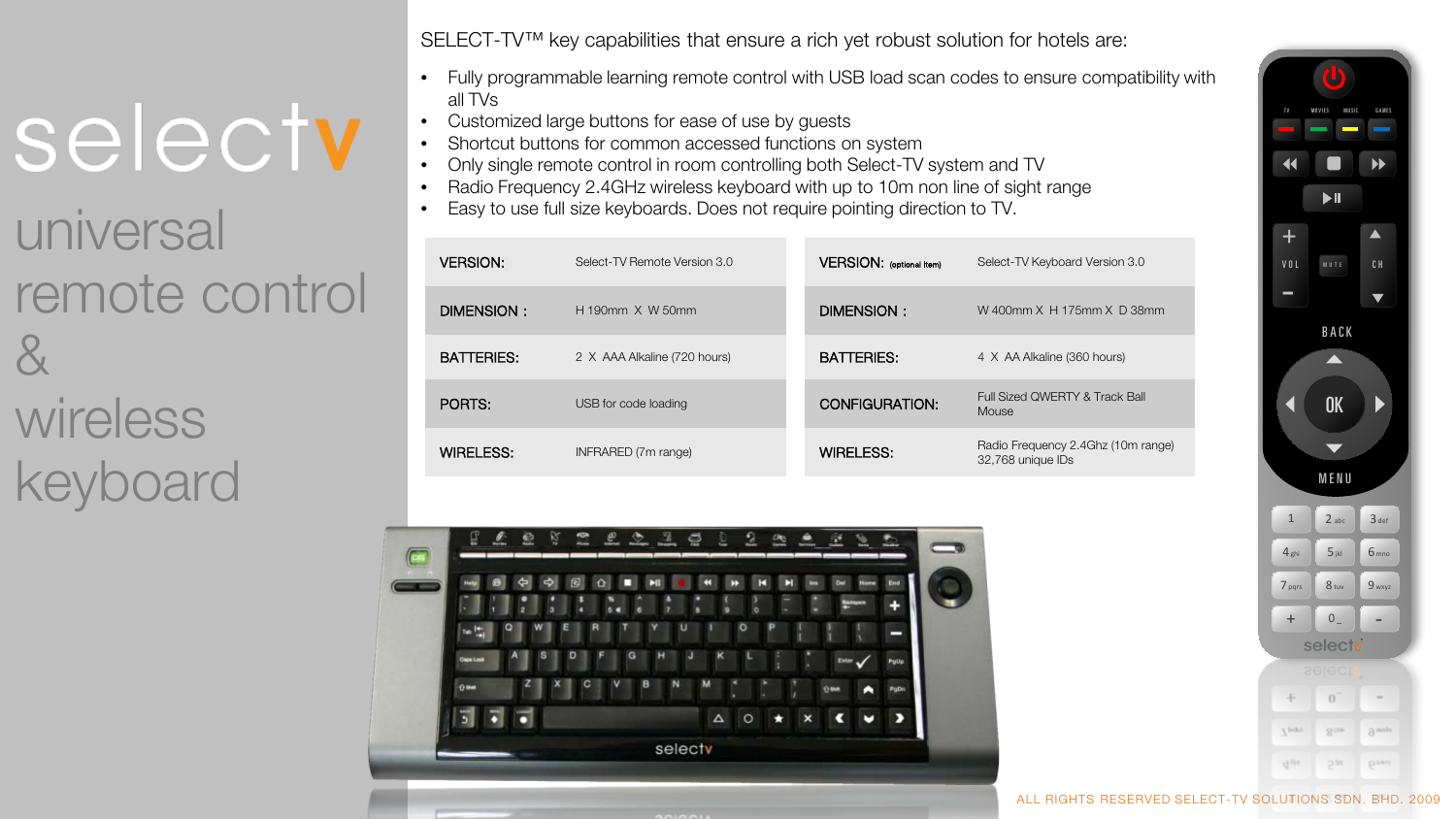### interactive tv and communication servers

SELECT-TV™ key capabilities that ensure a rich yet robust solution for operators are:

- Fully rack mount servers for all servers ensuring standard compliance implementation and easy management
	- All servers are equipped with Select-TV's monitoring watch dog for 24 X 7 monitoring and remote access support

#### SELECT-TV APPLICATION SERVER

- DIMM Memory 2GB (2x1024), DDR-2 667MHz
- 80GB 3.5-inch 7.2K RPM SATA II Hard Drive
- Integrated ATI ES1000 (RN50) SVGA Controller with 32MB Memory
- Dual Integrated Broadcom 5721 Gigabit Ethernet Controller
- C2: No Raid, On-board SATA Controller, 2 SATA

### SELECT-TV CORE SERVER

- DIMM Memory 2GB (2x1024), DDR-2 667MHz
- 80GB 3.5-inch 7.2K RPM SATA II Hard Drive
- Integrated ATI ES1000 (RN50) SVGA Controller with 32MB Memory
- Dual Integrated Broadcom 5721 Gigabit Ethernet Controller
- C2: No Raid, On-board SATA Controller

#### SELECT-TV CONTENT MEDIA SERVER

- Integrated ATI ES1000 (RN50) SVGA Controller with 32MB Memory
- Dual Integrated Broadcom 5721 Gigabit Ethernet Controller
- C4: Raid 1, SAS6i/R Integrated SAS 6/iR Controller Card
- 300GB 3.5-inch 15K RPM SAS Hard Drive

#### SELECT-TV INTERNET SERVER

- DIMM Memory 2GB (2x1024), DDR-2 667MHz
- 80GB 3.5-inch 7.2K RPM SATA II Hard Drive
- Integrated ATI ES1000 (RN50) SVGA Controller with 32MB Memory
- Dual Integrated Broadcom 5721 Gigabit Ethernet Controller
- C2: No Raid, On-board SATA Controller

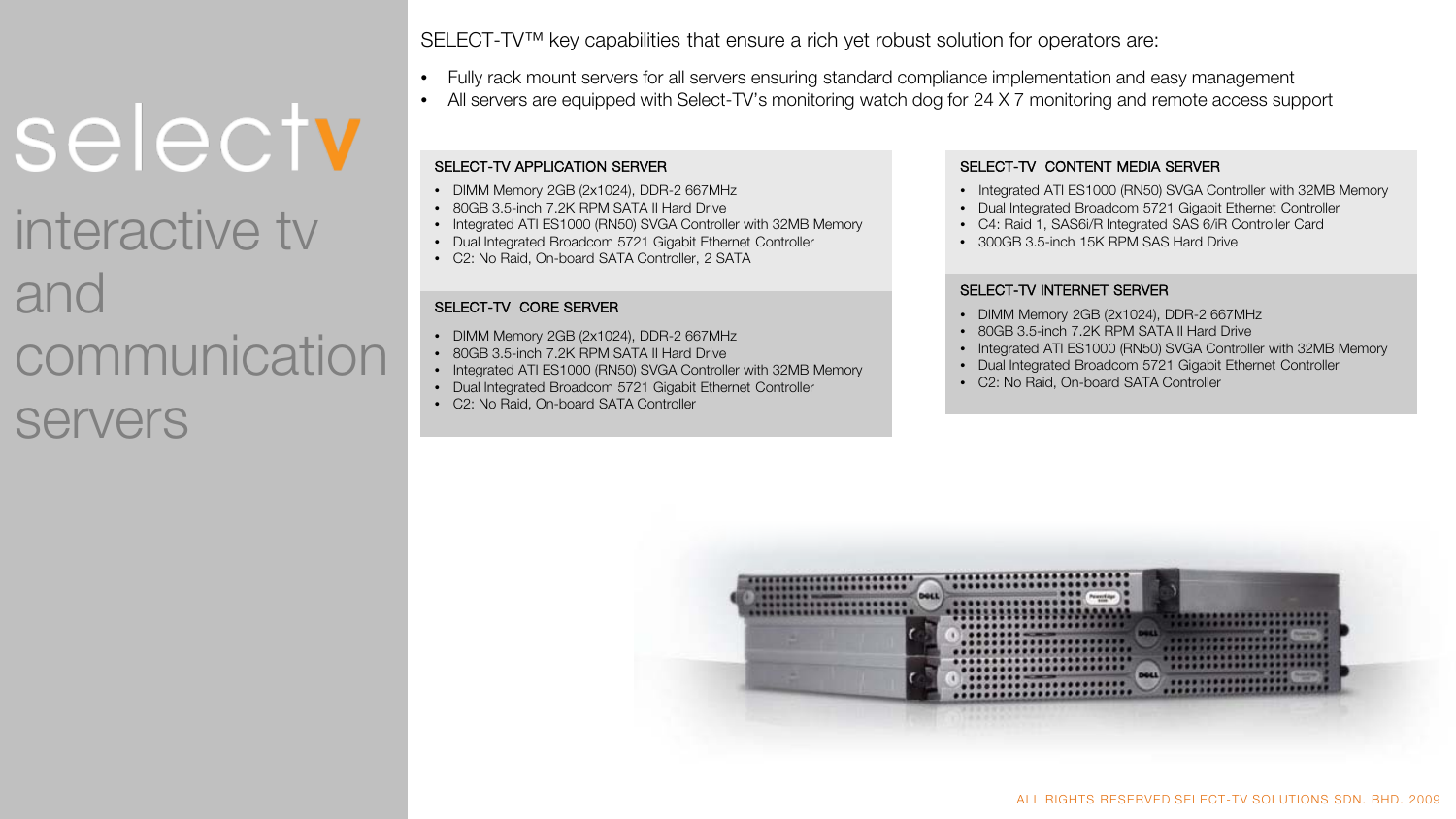application

content

core

internet

### server specs

**CHASSIS** 

Form Factor: 1U Rack Height: 1.68" (4.27 cm) Width: 17.60" (44.70 cm) Depth: 21.50" (54.61 cm) Weight: ~ 26.0 lbs. (11.80kg)

### **Ports**

Rear: 2 x USB 2.0 ports, 1 x video connector, 1 x serial connector, 1 x PS/2 mouse connector, 1 x PS/2 keyboard connector Front: 2 x USB 2.0 ports, 1 x video connector

### Power

Single power supply (345W)

### **Environmental**

Operating Temperature: 10° to 35°C (50° to 95°F) Operating Relative Humidity: 20% to 80% (non-condensing) with a maximum humidity gradation of 10% per hour Operating Maximum Vibration: 0.25 G's 0-Peak, 3-200 HZ sweep @ 1/2 Octaves/minute Operating Maximum Shock: 31G, 2.6ms, 20inch/sec, bottom side Operating Altitude: -16 to 3048 m (-50 to 10,000 ft.) Storage Temperature: -40° to 65°C (-40° to 149°F) Storage Relative Humidity: 5% to 95% (non-condensing) Storage Maximum Vibration: 1.54 GRMS - 6 sides @ 15 min/side Storage Maximum Shock: 71G, 2ms, 35inch/sec, 6 sides; 3